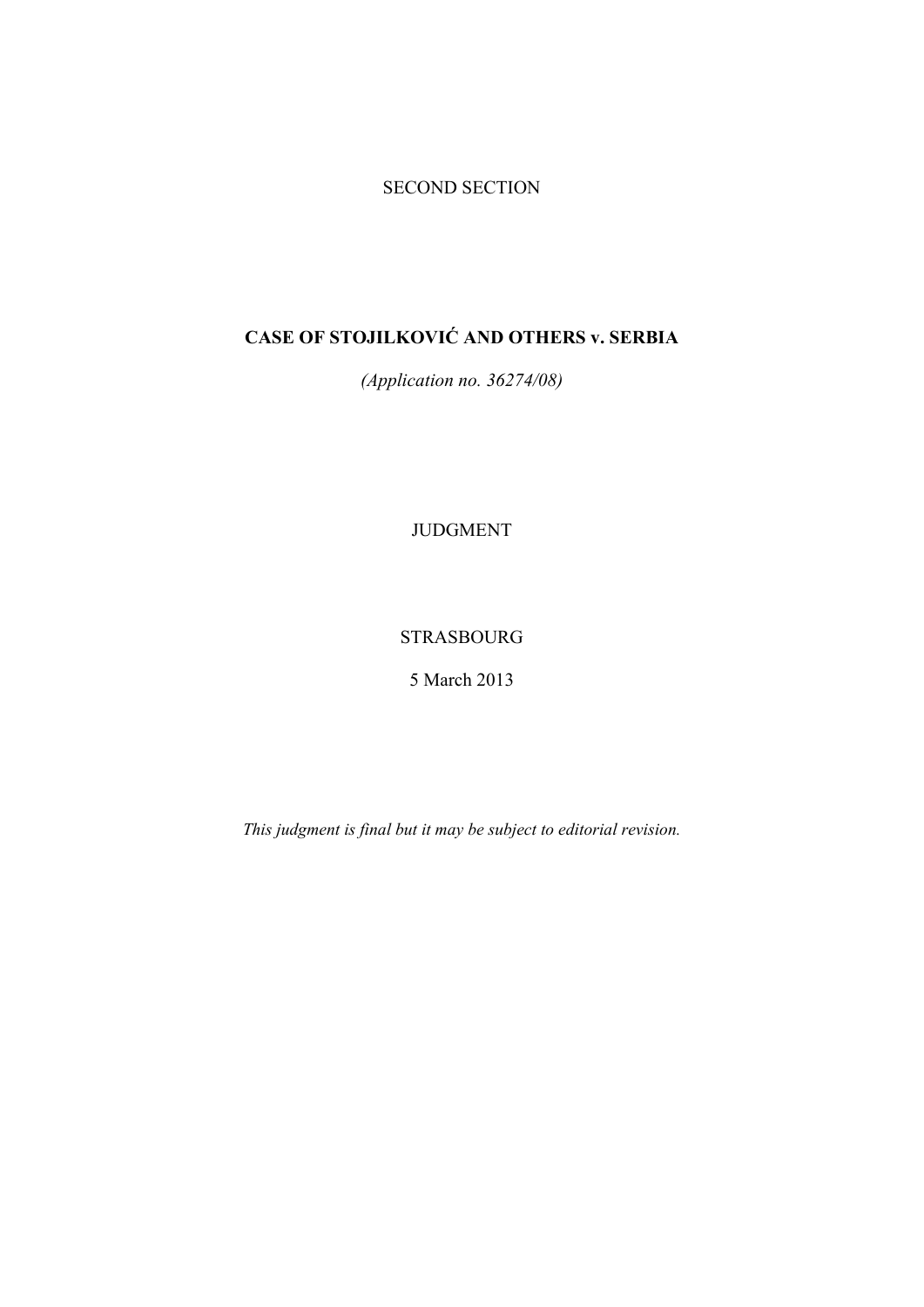### **In the case of Stojilković and Others v. Serbia,**

The European Court of Human Rights (Second Section), sitting as a Committee composed of:

Paulo Pinto de Albuquerque, *President,* 

Dragoljub Popović,

Helen Keller, *judges,*

and Françoise Elens-Passos, *Deputy Section Registrar,*

Having deliberated in private on 12 February 2013,

Delivers the following judgment, which was adopted on that date:

# PROCEDURE

1. The case originated in an application (no. 36274/08) against the Republic of Serbia lodged with the Court under Article 34 of the Convention for the Protection of Human Rights and Fundamental Freedoms ("the Convention") by three Serbian nationals, Mr Božidar Stojilković ("the first applicant"), Ms Srebrena Stojilković ("the second applicant") and Mr Milutin Aleksić ("the third applicant"), on 24 July 2008.

2. The applicants were represented by Mr D. Vidosavljević, a lawyer practising in Leskovac. The Serbian Government ("the Government") were represented by their Agent, Mr S. Carić.

3. On 29 June 2010 the President of the Second Section decided to give notice of the applications to the Government. It was also decided to rule on the admissibility and merits of the applications at the same time (Article 29  $\S$  1).

4. The Government objected to the examination of the application by a Committee. After having considered the Government's objection, the Court rejects it.

## THE FACTS

#### I. THE CIRCUMSTANCES OF THE CASE

5. The applicants were born in 1955, 1962 and 1958 respectively and live in Lebane (the first and the second applicant) and Ćenovac (the third applicant).

6. On 11 March 2002 the Lebane Municipal Court ("the Municipal Court"), ordered "DP Metalna i elektro-industrija 1. Maj Ždeglovo" ("the debtor"), a company from Lebane, to pay the first and the second applicant each 46,399 Yugoslav dinars (YUM) and YUM 9,410 to the third applicant, in respect of the unpaid allowances, together with statutory interest until settlement. The debtor was also ordered to pay YUM 3.200 *in solidum* to all the plaintiffs (20 including the applicants) in respect of legal costs. The judgment became final on the same day.

#### **A. The enforcement proceedings**

7. On 27 April 2002 the applicants filed a request for the enforcement of the above judgment. On 30 April 2002 the Municipal Court issued a writ of execution (*rešenje o izvršenju*).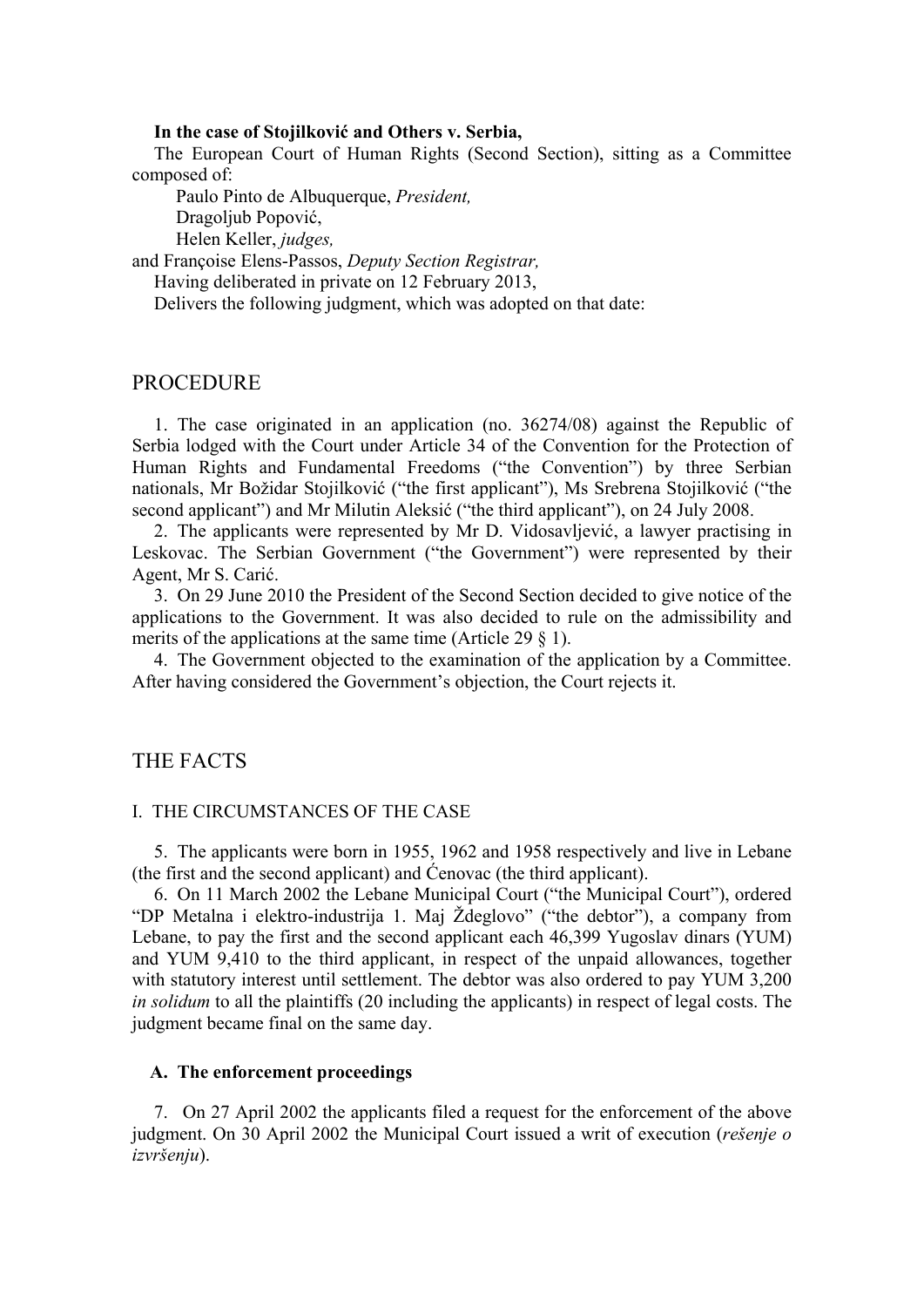8. On 11 July 2003 the enforcement proceedings were discontinued in view of the debtor's request for the opening of bankruptcy proceedings (paragraph **Error! Reference source not found.** below).

9. On 4 August 2006, following the applicants' repeated requests, the enforcement proceedings were resumed.

10. On 11 December 2006 the Municipal Court decided to discontinue the enforcement in respect of the second applicant as the debtor submitted evidence (signed written statement certified by the court) that she had withdrawn her claim because she had received compensation within the Redundant Employees Programme (*Program rešavanja viška zaposlenih)*. The second applicant appealed against that decision and on 13 February 2007 the Leskovac District Court ("the District Court") remitted the case to the Municipal Court instructing it to hold a hearing in order to clarify this matter.

11. The Government claimed that the Municipal Court scheduled four hearings, on 4 June, 28 June and 9 July 2007 and on 8 October 2008, for which the applicants failed to appear. However, they did not submit the minutes from those hearings. At the subsequent hearing, held on 27 October 2008, the Municipal Court ordered a financial examination of the outstanding judgment debt in respect of the first and the third applicant. On 30 January 2009 the financial expert submitted his opinion. At the subsequent hearing, held on 23 March 2009, the Municipal Court rejected the first and the third applicant's objections on the financial expert's findings.

12. On 24 March 2009 the Municipal Court discontinued the enforcement proceedings in respect of the second applicant and ordered the enforcement in respect of the first and the third applicant based on the expert's findings.

13. On 31 March 2009 the first and the third applicant appealed against that decision, in particular regarding the expert's findings. The second applicant did not appeal. On 17 July 2009 the District Court upheld the decision of 24 March 2009.

14. On 24 March 2010 the outstanding judgment debt was paid to the first and the third applicant.

#### **B. The status of the debtor**

15. On 26 March 2002 the debtor submitted a request for the opening of bankruptcy proceedings. On 24 October 2003 the Leskovac Commercial Court rejected that request. On 15 January 2004 the High Commercial Court upheld that decision.

16. On 17 July 2007 the debtor was privatised.

17. The sales contract was annulled on 30 October 2008. As of that date, the debtor still consisted of predominantly socially/State-owned capital.

18. On 30 April 2010 the Leskovac Commercial Court initiated bankruptcy proceedings. It appears that they are still pending.

### II. RELEVANT DOMESTIC LAW

19. The relevant domestic law was outlined in the case of *R. Kačapor and Others v. Serbia*, nos. 2269/06 *et al*., 15 January 2008, §§ 57-64 and §§ 71-76.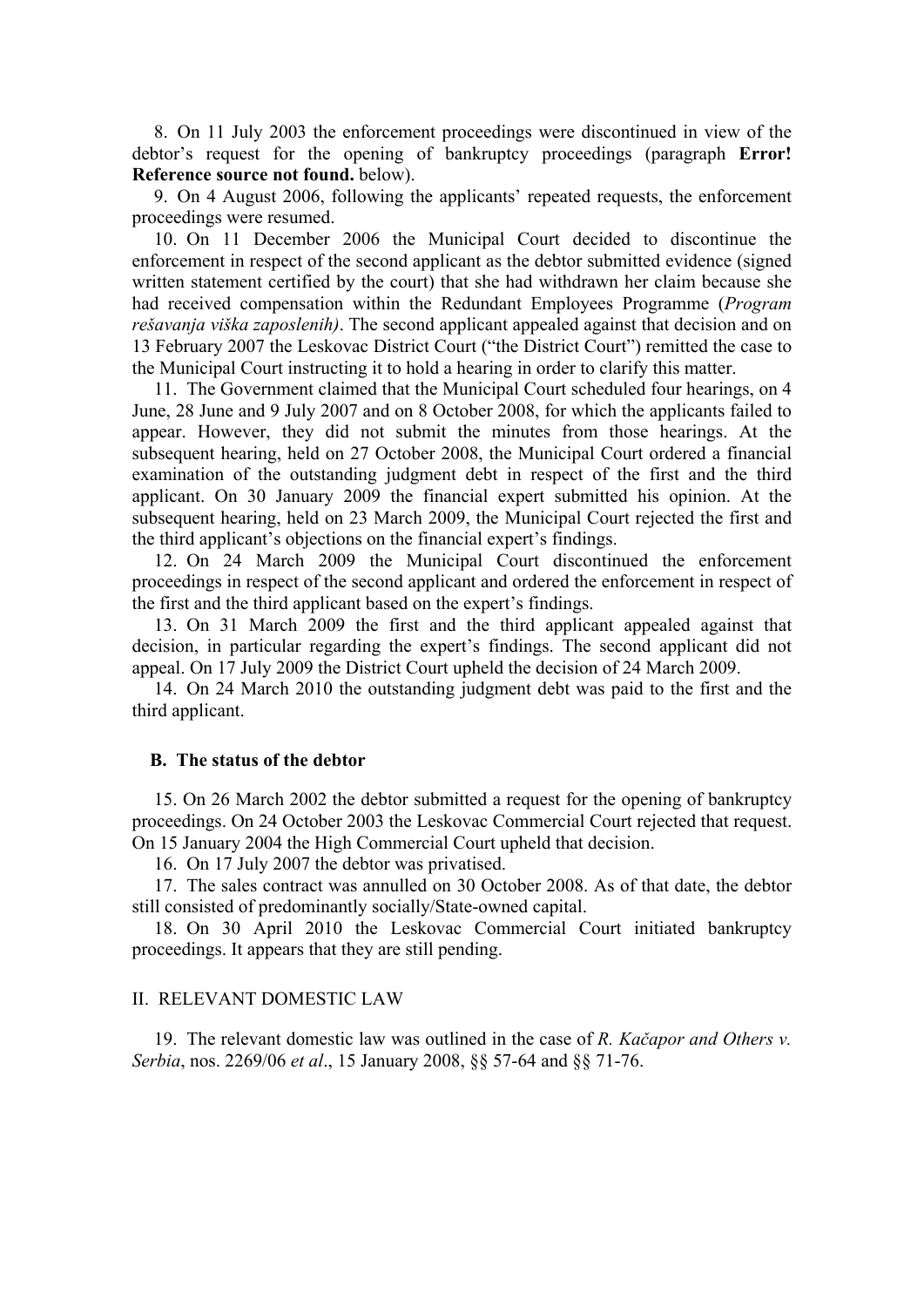# THE LAW

# I. ALLEGED VIOLATION OF ARTICLE 6 OF THE CONVENTION AND ARTICLE 1 OF PROTOCOL No. 1 TO THE CONVENTION

20. The applicants complained of the non-enforcement of the final judgment of 11 March 2002 in their favour. They relied on Article 6 of the Convention and Article 1 of Protocol No. 1 to the Convention.

Article 6, in so far as relevant, provides:

"In the determination of his civil rights and obligations ..., everyone is entitled to a fair and public hearing within a reasonable time by an independent and impartial tribunal established by law."

Article 1 of Protocol No. 1 to the Convention reads as follows:

"Every natural or legal person is entitled to the peaceful enjoyment of his possessions. No one shall be deprived of his possessions except in the public interest and subject to the conditions provided for by law and by the general principles of international law.

The preceding provisions shall not, however, in any way impair the right of a State to enforce such laws as it deems necessary to control the use of property in accordance with the general interest or to secure the payment of taxes or other contributions or penalties."

#### **A. Admissibility**

#### *1. As regards the first and the third applicant*

21. The Court notes that on 24 March 2010 the final judgment of 11 March 2002 was fully enforced in respect of the first and the third applicant (paragraph **Error! Reference source not found.** above).

22. In view of that, it is necessary to examine whether those applicants could still claim to be victims within the meaning of Article 34 of the Convention. The Court has always held that a decision or measure favourable to an applicant is not in principle sufficient to deprive him of his victim status unless the national authorities have acknowledged, either expressly or in substance, the alleged breach and afforded appropriate and sufficient redress (see *Bulović v. Serbia*, no. 14145/04, § 39, 1 April 2008).

23. Since the authorities in the present case failed to provide the applicants with an acknowledgment of the violations alleged or, indeed, compensation for any nonpecuniary damage suffered, the Court finds that they may still claim to be victims within the meaning of Article 34 of the Convention in relation to the period during which the judgment remained unenforced (see *Dubenko v. Ukraine*, no. 74221/01, § 36, 11 January 2005).

24. The Court notes that the application is not manifestly ill-founded within the meaning of Article 35  $\frac{1}{2}$  (a) of the Convention. It further notes that it is not inadmissible on any other grounds. It must therefore be declared admissible in respect of the first and the third applicant.

#### *2. As regards the second applicant*

25. The Government submitted that this part of the application should be rejected on non-exhaustion grounds. The second applicant has withdrawn her enforcement claim before the domestic courts and has further failed to appeal against the decision of the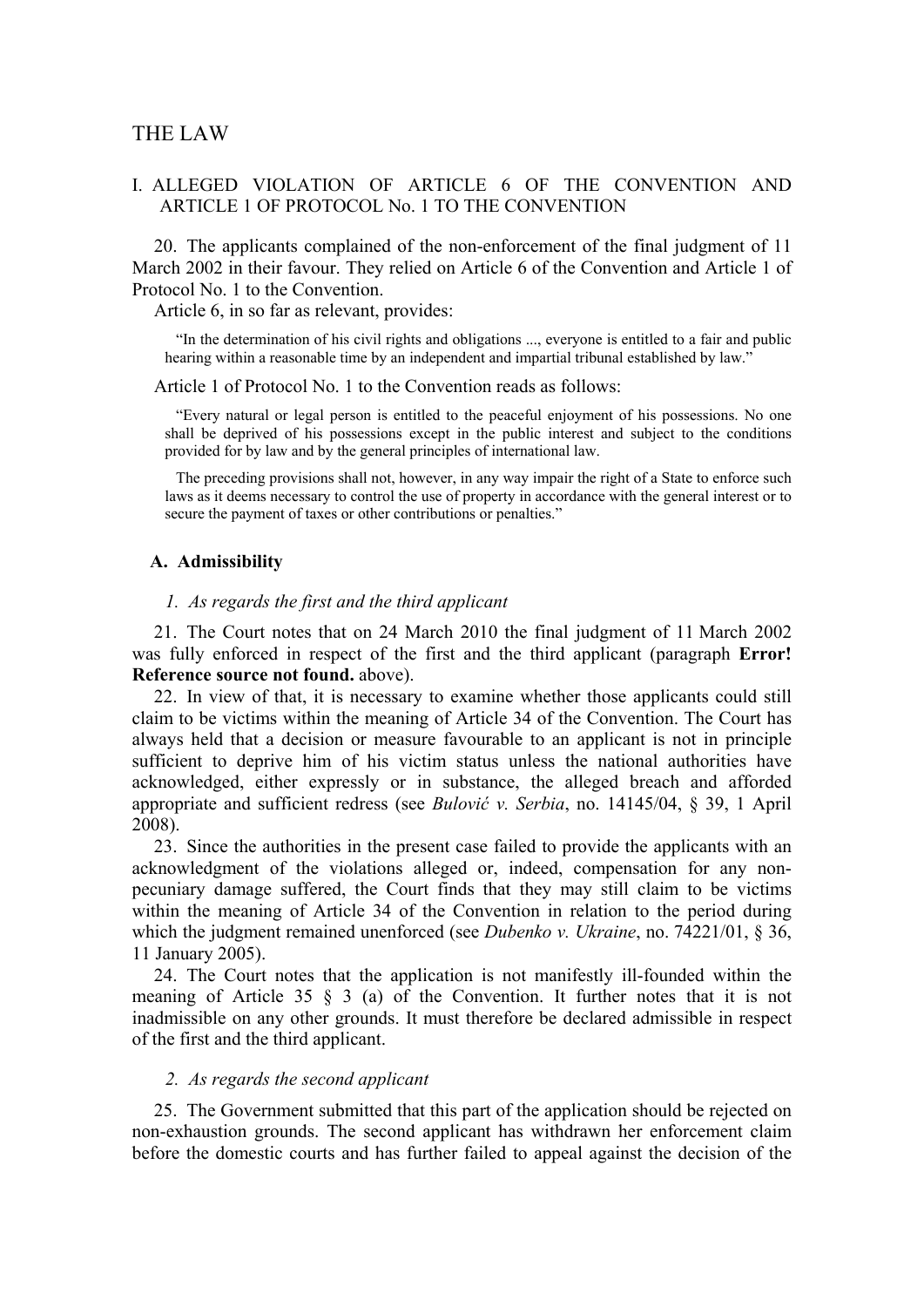Municipal Court of 24 March 2009 on the discontinuation of the enforcement proceedings (paragraphs **Error! Reference source not found.** and 13 above).

26. The second applicant disagreed. She maintained that she had never withdrawn her enforcement claim.

27. The Court reiterates that the purpose of Article 35 § 1 is to afford the Contracting States the opportunity of preventing or putting right the violations alleged against them before those allegations are submitted to it (see, *inter alia*, *Civet v. France* [GC], no. 29340/95, § 41, ECHR 1999-VI). The rule is based on the assumption that the domestic system provides an effective remedy in respect of the alleged breach. The burden of proof is on the Government claiming non-exhaustion to satisfy the Court that an effective remedy was available in theory and in practice at the relevant time; that is to say, that the remedy was accessible, capable of providing redress in respect of the applicant's complaints and offered reasonable prospects of success. However, once this burden of proof has been satisfied it falls to the applicant to establish that the remedy advanced by the Government was in fact exhausted or was for some reason inadequate and ineffective in the particular circumstances of the case or that there existed special circumstances absolving him or her from the requirement (see, amongst other authorities, *T. v. the United Kingdom* [GC], no. 24724/94, § 55, 16 December 1999).

28. Turning to the present case, the Court notes that on 24 March 2009 the Municipal Court discontinued the enforcement proceedings in respect of the second applicant (paragraph **Error! Reference source not found.** above). That decision was amenable to an appeal to the District Court. However, the applicant failed to lodge it. In these circumstances, the Court considers that the second applicant failed to use all available domestic remedies.

The Government's objection is thus well-founded and the application in respect of the second applicant must be rejected pursuant to Article 35 §§ 1 and 4 of the Convention.

# **B. Merits**

29. The Government argued that the delay in the enforcement proceedings had been caused by the complexity of the case and by the fact that the bankruptcy proceedings had been initiated against the debtor. They further maintained that the applicants had also contributed to the delay as they had failed to appear for scheduled hearings (paragraph **Error! Reference source not found.** above).

30. The applicants disagreed.

31. The Court reiterates that the execution of a judgment given by any court must be regarded as an integral part of a "hearing" for the purposes of Article 6 (see *Hornsby v. Greece*, no.18357/91, § 40, 19 March 1997). The Court also recalls its extensive caselaw concerning the non-enforcement or the delayed enforcement of final domestic judgments (see, amongst many other cases, *Jeličić v. Bosnia and Herzegovina*, no. 41183/02, §§ 38-39, ECHR 2006-XII; *R. Kačapor and Others*, cited above, §§ 106-116; *Tacea v. Romania*, no. 746/02, 29 September 2005; and *Yuriy Nikolayevich Ivanov v. Ukraine*, no. 40450/04, §§ 51-57, 15 October 2009).

32. The Court notes that the domestic judgment under consideration in the present case remained unenforced for six years (the period before the ratification of the Convention by the respondent State on 3 March 2004, being outside the Court's jurisdiction *ratione temporis*, has not been taken into account). As regards the Government's argument that the delay was caused by the complexity of the enforcement proceedings, the Court notes that the final judgment of 11 March 2002 ordered the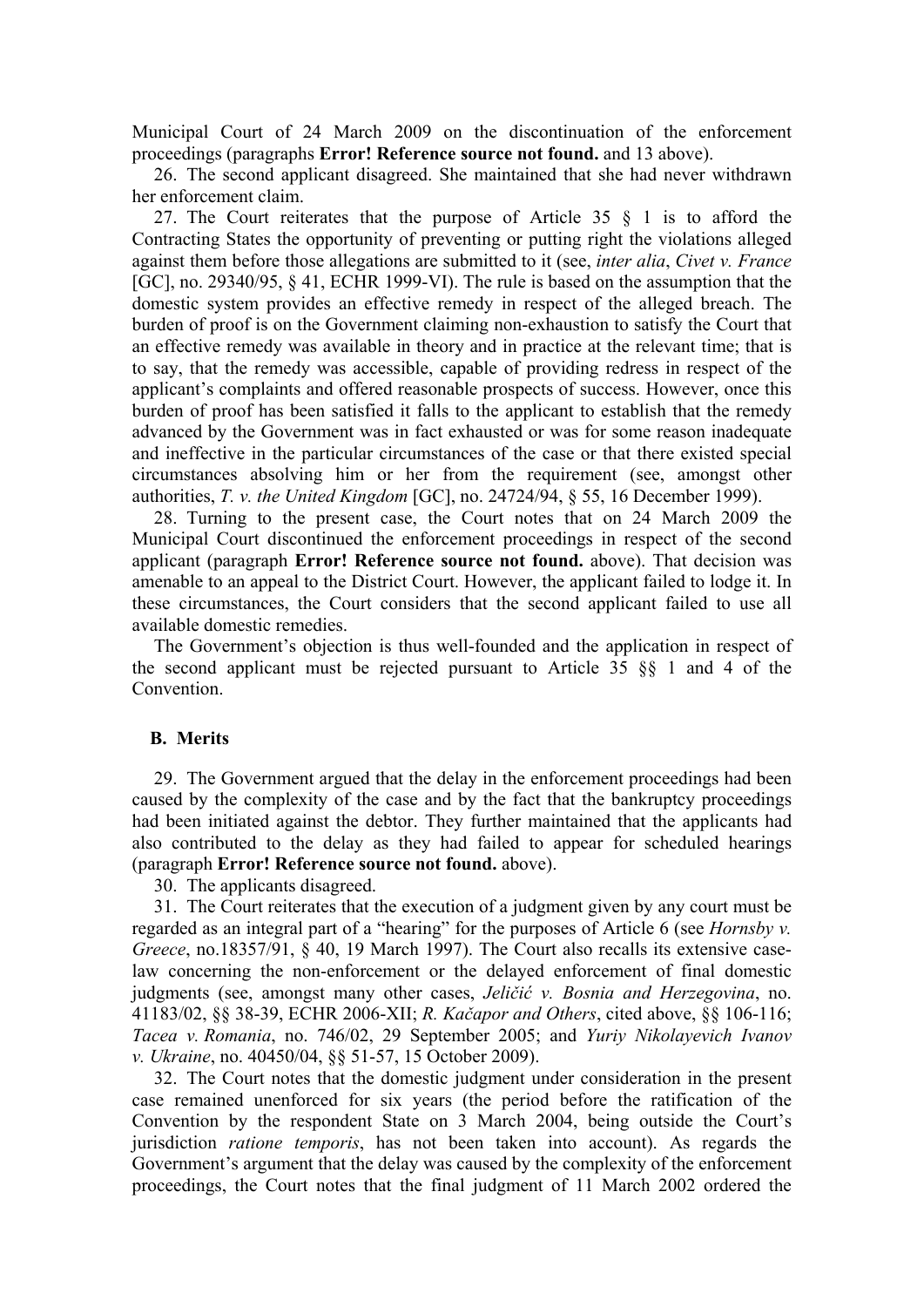payment of monetary compensation to the applicants and the only issue that had to be determined in the enforcement proceedings was the precise amount of the outstanding judgment debt, in particular the amount of the accrued default interest. The financial expertise was conducted and the Municipal Court held two hearings concerning this matter (paragraph **Error! Reference source not found.** above). Thus, it cannot be concluded that the enforcement proceedings involved particularly complex issues.

Furthermore, as regards the applicants' alleged failure to appear at the scheduled hearings, the Government did not submit any evidence in this regard, such as, relevant copies from the enforcement file. Even assuming that this is true, there is no justification for the rest of the delay.

Finally, as regards the Government's claim that the bankruptcy proceedings against the debtor caused some delay in the enforcement, the Court notes that the bankruptcy proceedings were initiated only on 30 April 2010 (paragraph **Error! Reference source not found.** above), after the final judgment under consideration in the present case had been fully enforced.

In view of the above, the Court finds that there has been a breach of Article 6 of the Convention and of Article 1 of Protocol No. 1 to the Convention.

## II. APPLICATION OF ARTICLE 41 OF THE CONVENTION

#### 33. Article 41 of the Convention provides:

"If the Court finds that there has been a violation of the Convention or the Protocols thereto, and if the internal law of the High Contracting Party concerned allows only partial reparation to be made, the Court shall, if necessary, afford just satisfaction to the injured party."

#### **A. Damage**

34. The first and the third applicant claimed the payment of outstanding judgment debt in respect of pecuniary damage and 3,600 euros (EUR) each in respect of nonpecuniary damage. The Government considered the claims excessive and unjustified.

35. The Court notes that in the meantime the final judgment of 11 March 2002 has been fully enforced in resepct of these applicants. The Court, therefore, rejects the claim for pecuniary damage. As regards non-pecuniary damage, the Court considers that the applicants sustained some non-pecuniary loss arising from the breaches of the Convention found in this case. Making its assessment on an equitable basis, as required by Article 41 of the Convention, the Court decides that the applicants' request for nonpecuniary damage must be met in full. Therefore, it awards the first and the third applicant EUR 3,600 each in respect of non-pecuniary damage.

#### **B. Costs and expenses**

36. The first and the third applicant claimed EUR 3,400 for the costs and expenses incurred before the Court. The Government considered the amount excessive.

37. In accordance with the Court's case-law, an applicant is entitled to the reimbursement of costs and expenses only in so far as it has been shown that these have been actually and necessarily incurred and are reasonable as to quantum (see, for example, *Iatridis v. Greece* (just satisfaction) [GC], no. 31107/96, § 54, ECHR 2000-XI). Regard being had to the information in its possession and the above criteria,